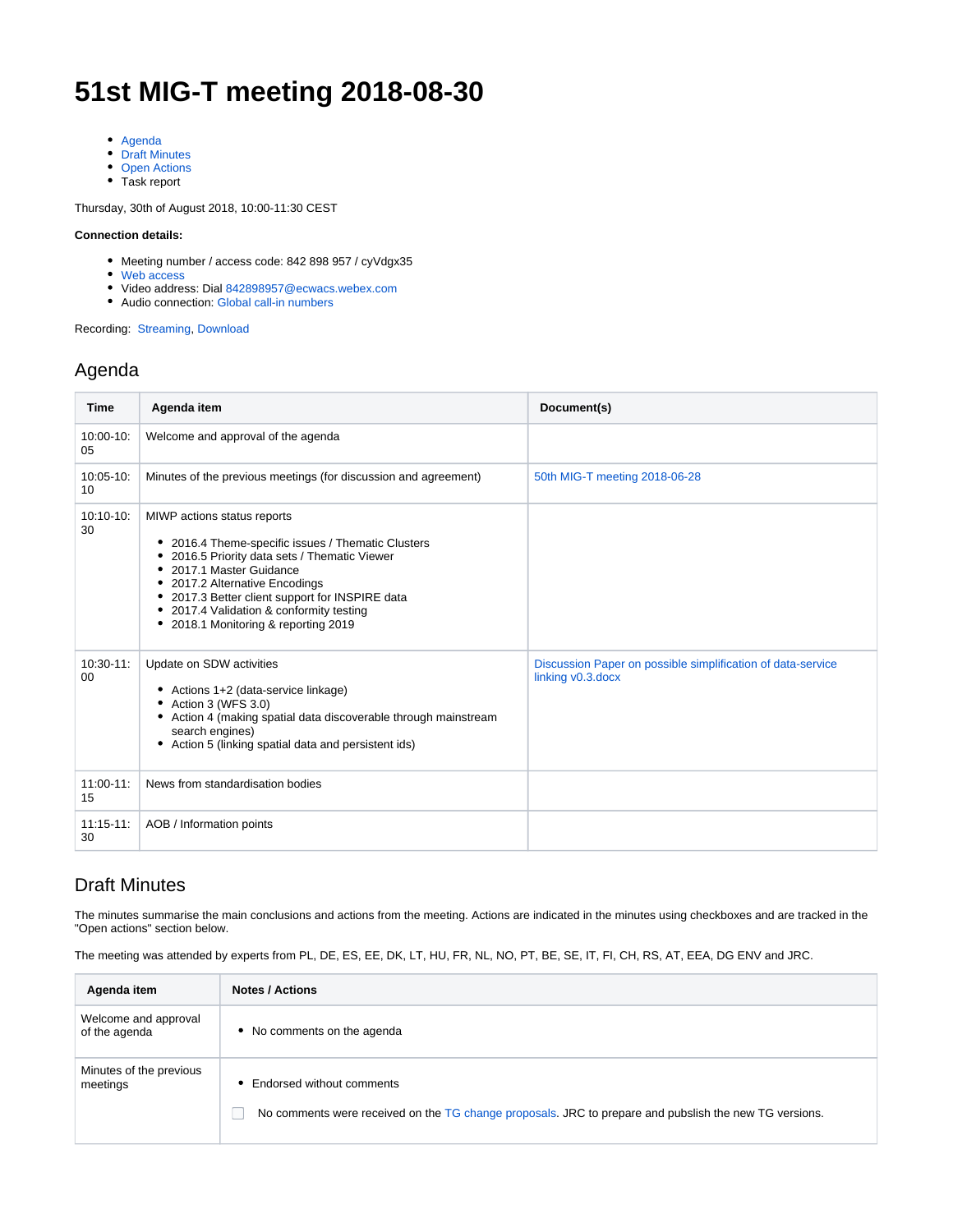| 2016.4 Theme-specific<br>issues / Thematic<br>Clusters | • Thematic Clusters platform is being revised. New version might be presented at the INSPIRE Conference (if ready in<br>time).<br>• Several face-to-face meetings of Thematic Clusters planned at the Conference (meeting point: EC stand):<br>• 18/9 15:30-16:00: Marine and Atmosphere<br>• 18/9 17:30-18:00: Topographic & Cadastral Reference data and EL, OI, RS & GG<br>• 19/9 10:30-11:00: Earth Sciences<br>• 19/9 15:30-16:00: O&M and EF<br>• 19/9 17:30-18:00: Statistics and Health<br>• 20/9 10:30-11:00: Biodiversity and Area Management<br>• 20/9 15:30-16:00: Land cover and land use<br>• 20/9 17:30-18:00: Facilities, Utilities and Public Services<br>• New facilitator contracts are under preparation, incl. facilitators for the 2 new clusters on policy and tools                                                                                                           |
|--------------------------------------------------------|-------------------------------------------------------------------------------------------------------------------------------------------------------------------------------------------------------------------------------------------------------------------------------------------------------------------------------------------------------------------------------------------------------------------------------------------------------------------------------------------------------------------------------------------------------------------------------------------------------------------------------------------------------------------------------------------------------------------------------------------------------------------------------------------------------------------------------------------------------------------------------------------------------|
| 2016.5 Priority data sets<br>/ Thematic Viewer         | • The new Geoportal will be launched at the INSPIRE Conference.<br>• Testers are welcome.<br>• A final round of harvesting will be done in the week before the Conference. Harvesting will then be suspended for<br>the duration of the Conference.<br>• An advisory group or similar structure will be set up in the autumn to collect and prioritise requirements.<br>• The new version of GeoNetwork (3.4.3) includes the support to load the codelists from the INSPIRE Registry,<br>facilitating the use of keywords from the priority datasets controlled vocabulary to tag priority datasets. More<br>information on the developments can be found on https://github.com/geonetwork/core-geonetwork/issues/2500 and http<br>s://github.com/geonetwork/core-geonetwork/pull/2659.<br>• A workshop on priority datasets will take place at the Conference on 18/9 from 9:00-10:30 (room Okapi 1) |
| 2017.1 Master Guidance                                 | • no activity since the last MIG-T meeting                                                                                                                                                                                                                                                                                                                                                                                                                                                                                                                                                                                                                                                                                                                                                                                                                                                            |
| 2017.2 Alternative<br>Encodings                        | • The sub-group has started collecting GeoJSON and simplification examples and initiated a discussion on the crucial CR<br>S issue<br>• Next steps are the in-depth analysis of the examples and extraction of aspects or rules to be included in the GP<br>documents<br>• A call for tender for an editor contract to be launched by JRC towards the end of September (combined with support for<br>2017.3)<br>• A face-to-face meeting is planned for end of November                                                                                                                                                                                                                                                                                                                                                                                                                               |
| 2017.3 Better client<br>support for INSPIRE data       | • A call for tender for supporting the action to be launched by JRC towards the end of September (combined with support<br>for 2017.2)                                                                                                                                                                                                                                                                                                                                                                                                                                                                                                                                                                                                                                                                                                                                                                |
| 2017.4 Validation &<br>conformity testing              | • The governance structure for the ETF software has been set up. ETF Improvement proposals (EIPs) are collected,<br>discussed and prioritised on Github, e.g. on performance improvements, UI simplification.<br>• ETF developments are now also funded through a contract with German mapping agencies (AdV)<br>• ETS for Metadata Technical Guidance (TG) v2.0 to be released at the INSPIRE conference<br>• The ATS for View Services has been updated, and work on the ETS has started.<br>• Work on ATS and ETS for SOS-based Download Services TG has started.<br>• The 2017.4 sub-group will also discuss the data-service linking paper in their meeting on 30/08.                                                                                                                                                                                                                            |
| 2018.1 Monitoring &<br>reporting 2019                  | • The call for re-newing membership in the 2018.1 (ex-2016.2) sub-group is still open.<br>• A workshop on the future of INSPIRE Monitoring and Reporting will take place at the Conference on 18/9 from 16:00-<br>17:30 (room Gorilla 3). An informal meeting of the sub-group could take place directly afterwards.                                                                                                                                                                                                                                                                                                                                                                                                                                                                                                                                                                                  |
| Register and registries                                | • A workshop on the Re3gistry software and INSPIRE register federation will take place on 5-6 September, aiming at<br>collecting and prioritising requirements for Re3gistry software and register federation and setting up a governance<br>structure for future maintenance.                                                                                                                                                                                                                                                                                                                                                                                                                                                                                                                                                                                                                        |
| SDW Actions 1+2 (data-<br>service linkage)             | • The discussion paper was presented; comments are welcome by 14/9, in particular on implications and feasibility for<br>existing or future implementations in the MS.<br>• The discussion paper will be discussed in depth at the upcoming face-to-face MIG-T meeting.                                                                                                                                                                                                                                                                                                                                                                                                                                                                                                                                                                                                                               |